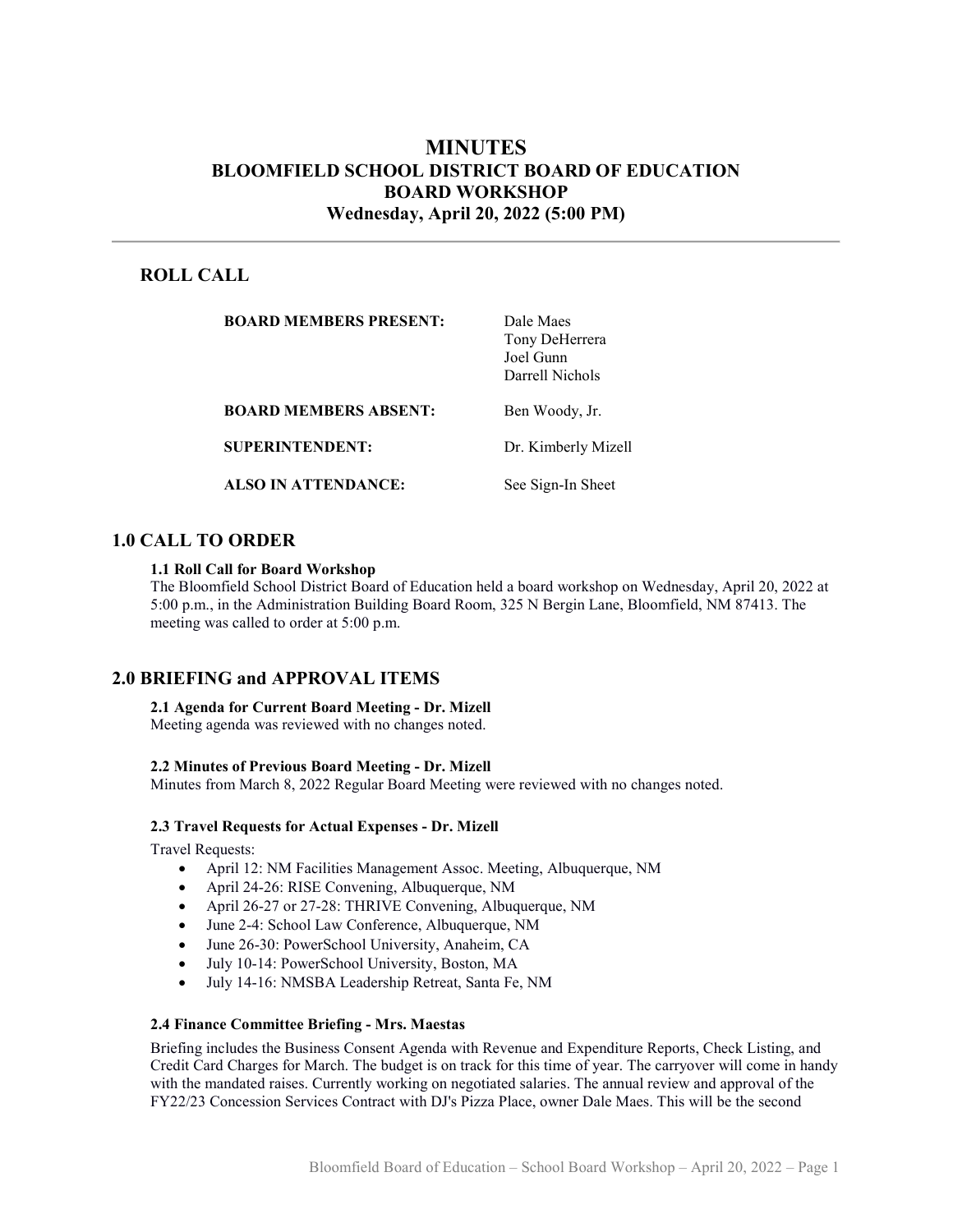continuation of the Concessions Award. The Spring Budget workshop was held on April 6-8, 2022, with pertinent information shared. The District has a good cash position, although economically it's scary right now. Can go out for bond again in 2025, so keep all things in mind for future discussion.

### 2.5 Fundraiser Requests - Dr. Mizell

Fundraiser Requests:

Bloomfield High School

- Co-Ed Varsity Cheer -Concession at 4-H Rodeo and State Sanction Rodeo
- Krispy Kreme Donut Sales

## 2.6 Activity Requests - Dr. Mizell

Activity Requests:

- University of New Mexico American Indian Day, Albuquerque, NM
- New Mexico Military Institute (NMMI) Tour, Roswell, NM
- SJC/FLC Hawk Tank Final Competition, Durango, CO
- Blanco: Swimming at Bloomfield Aquatic Center, Bloomfield, NM
- Senior Field Trip to Main Event Entertainment, Albuquerque, NM
- Central 3rd Grade Class: Bloomfield Aquatic Center, Bloomfield, NM

## 2.7 Academic Calendar for SY2022-2023 - Dr. Mizell

The 2022-2023 calendar has a start date of August 15th for transition students, and August 16th for remaining students expect PreK which will begin on August 23rd. Graduation will be on May 19th for both BHS and CYB and the last day of school will be May 26th. Mondays will be early release days to allow for teacher training. Block schedule will change to accommodate the early release and PreK will not have school on Mondays.

### 2.8 Addition of Receptionist at Administration - Mrs. Hernandez

This position has been restructured, item will be removed from the agenda.

### 2.9 Additional Occupational Therapist - Mrs. Benavidez

The current Occupational Therapist (OT) provides services for 61 students between all 7 school sites. Services include, but are not limited to, evaluations, reporting, IEP preparation, meetings, entering notes into required software, etc. By hiring an additional OT, the current caseload will lighten per provider ensuring better services are being provided.

### 2.10 Addition of Instructional Resource Specialist at BHS - Mr. Burkholder

The Instructional Resource Specialist (IRS) will support continuing instructional improvements, improved learning, and facilitate the professional growth of teachers. Effective learning is a byproduct of effective teaching. There is a large turnover rate at BHS this year. This position will provide interaction between staff as well as between students and staff. New teachers struggle with classroom management, site administrators must complete walkthroughs, provide timely feedback, implement a model to improve; this position will provide much needed support.

### 2.11 Addition of Academic Cohort Coach at BHS - Mr. Burkholder

The Academic Cohort Coach (ACC) will provide extra support to at-risk students to help them graduate with their 4-year cohort, which will improve graduation rates. Much needed support for students in the bottom 20%. The ACC will provide face-to-face support for credit recovery. With a 71% graduation rate, that means many students are not graduating. With a credit recovery option for at-risk students at BHS, will be able to rescue these students and allow them to graduate with their 4-year cohort.